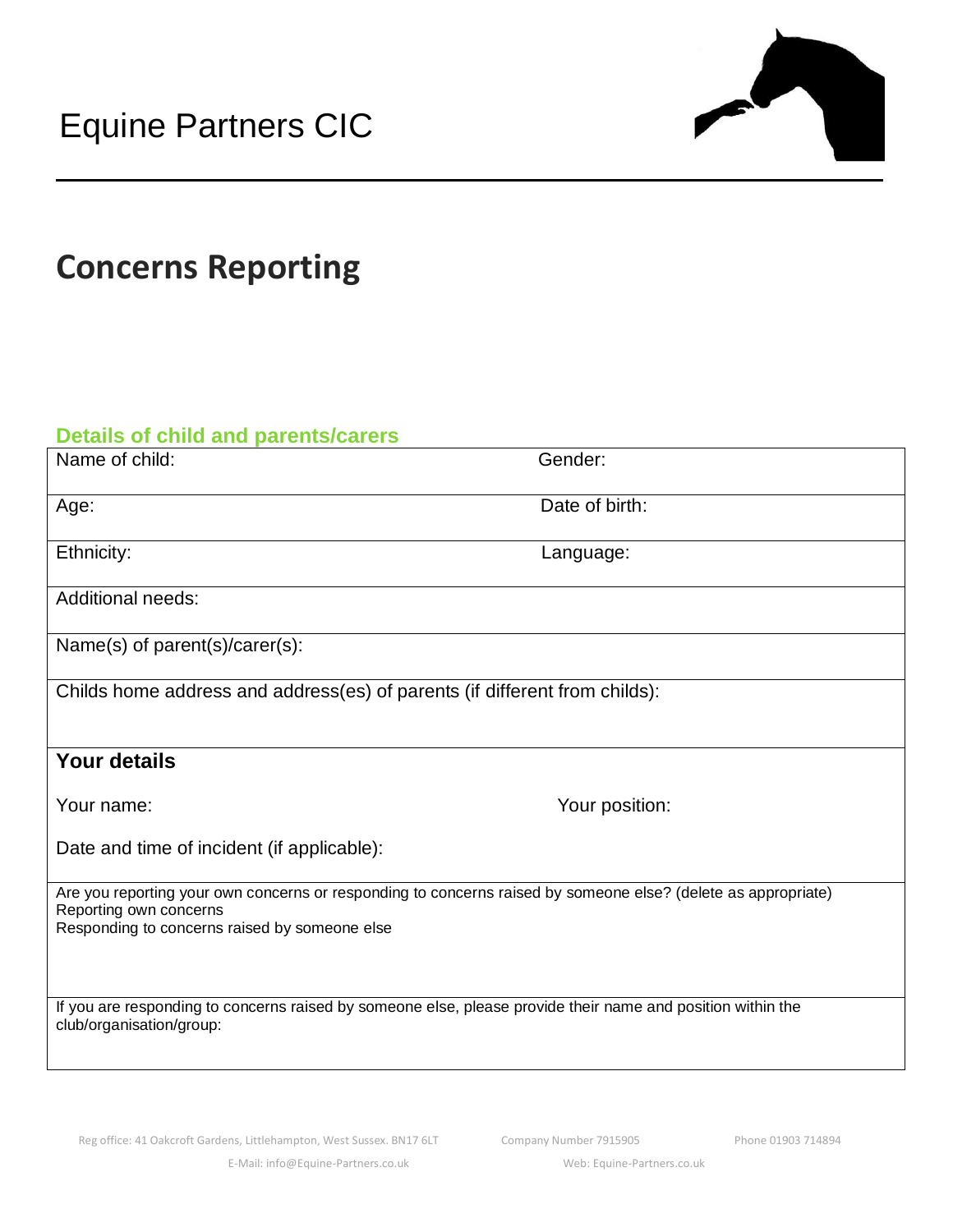Please provide details of the incident or concerns you have, including times, dates, description of any injuries, whether information is first hand or the accounts of others, including any other relevant details:

The child's account/perspective: DO NOT ASK QUESTIONS SIMPLY RECORD WHAT THE CHILD HAS TOLD YOU

Please provide details of anyone alleged to have caused the incident or to be the source of any concerns:

Provide details of anyone who has witnessed the incident or who shares the concerns:

Please note: concerns should be discussed with the family **unless:**

The view is that a family member might be responsible for abusing the child someone may be put in danger by the parents being informed informing the family might interfere with a criminal investigation.

If any of these circumstances apply, consult with the local authority children's social care department to decide whether or not discussions with the family should take place.

Have you spoken to the child's parents/carers? If so, please provide details of what was said. If not, please state the reason for this.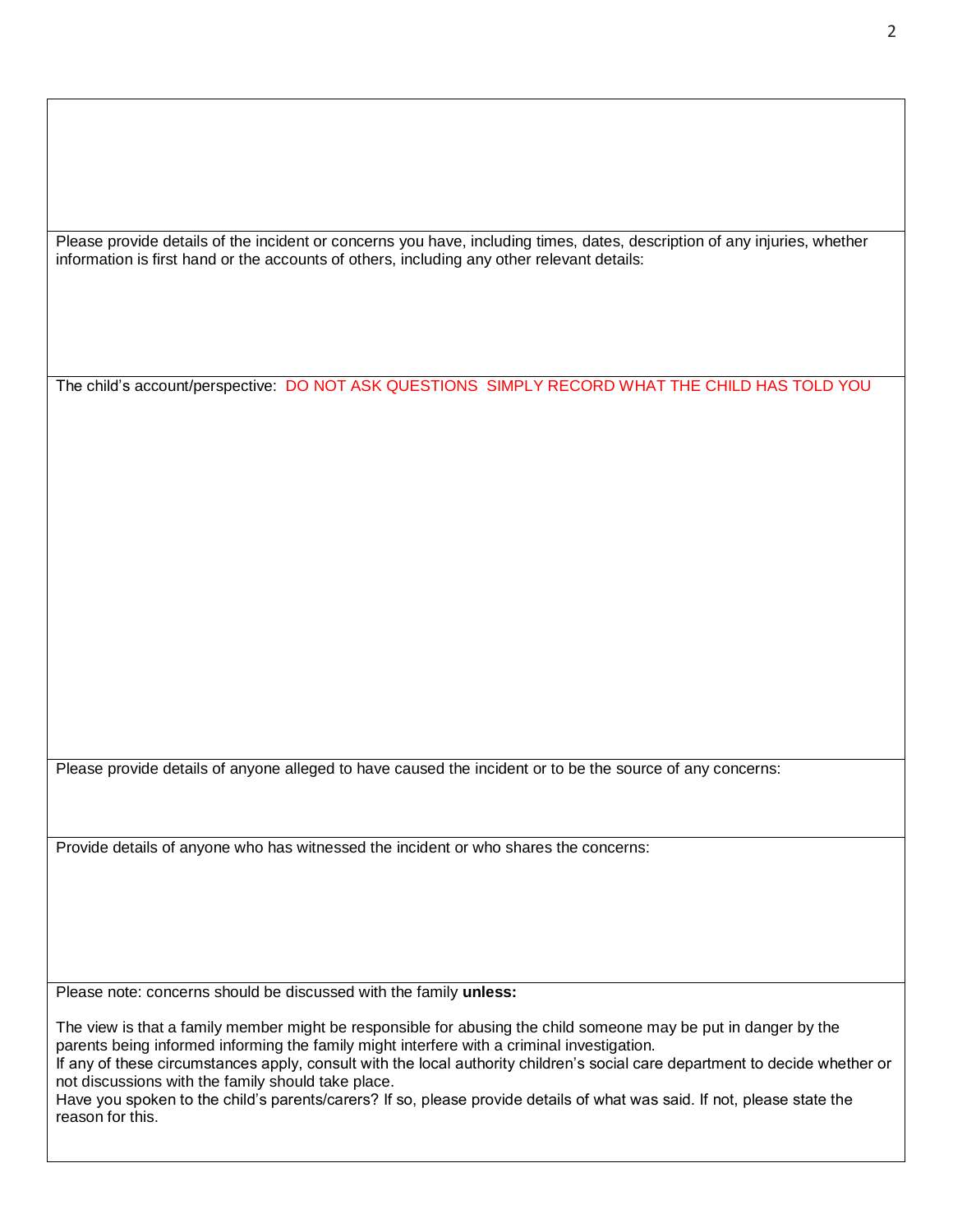Are you aware of any previous incidents or concerns relating to this child and of any current risk management plan/support plan? If so, please provide details:

Summary of discussion with supervisor/manager:

Has the situation been discussed with the named person for child protection? Yes/No (delete as appropriate) If so, please summarise the discussion:

After discussion with the supervisor/line manager and named person, do you still have child protection concerns? Yes/No (delete as appropriate)

Have you informed the statutory child protection authorities? Police: Yes/No Date and time:

Name and phone number of person spoken to:

Local authority children's social care: Yes/No

Date and time:

Name and phone number of person spoken to:

Action agreed with child protection authorities: